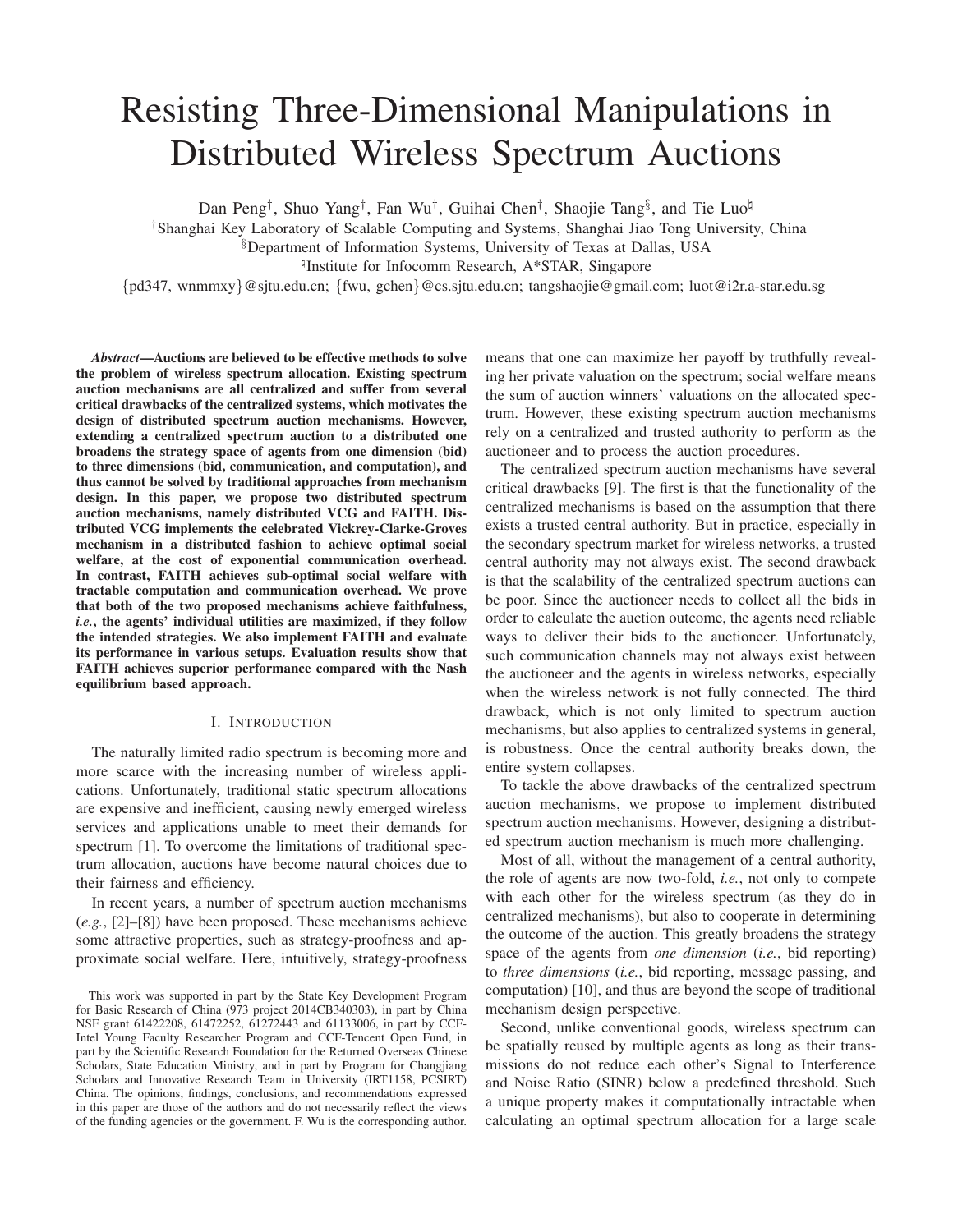wireless network, even in a centralized manner. Due to lack of global information of inter-agent interferences, optimizing the spectrum allocation with local knowledge in a distributed wireless network is really challenging.

Third, due to wireless devices' limited computation capability and communication bandwidth, traditional secure multiparty computation cannot be directly applied, given its high computation and communication overhead. Therefore, the problem of designing a manipulation-resistant distributed auction mechanism need to be carefully considered.

In this paper, we characterize the spectrum allocation problem from the perspective of *distributed algorithmic mechanism design* (DAMD) [9] and propose two complementary distributed auction mechanisms, *i.e.*, distributed VCG and FAITH. Distributed VCG is an extension of the celebrated Vickrey-Clarke-Groves (VCG) mechanism [11]–[13] to the distributed scenario. It collects bidding information bottom-up based on a carefully constructed pseudo-tree, and disseminates the optimal allocation top-down following the same tree structure. The payment for using the allocated spectrum is determined in the VCG manner. However, the optimal spectrum allocation is achieved at the cost of high communication overhead. Therefore, distributed VCG can only work in sparse secondary spectrum markets. We further present FAITH, which achieves sub-optimal spectrum allocation with bounded computation and communication overhead in general cases. Our analysis shows that both of the two proposed mechanisms are *faithful*, *i.e.*, achieving *Incentive Compatibility (IC)*, *Communication Compatibility (CC)*, and *Algorithm Compatibility (AC)* [10], [14]. Here, intuitively, IC, CC, and AC mean that none of the agents has the incentive to deviate from the prescribed *information-revelation strategy*, *message-passing strategy*, and *computation strategy* of the auction mechanism, respectively.

Our main contributions are listed as follows.

- To the best of our knowledge, we are the first to consider the problem of distributed algorithmic mechanism design for secondary wireless spectrum markets. We extend the celebrated VCG mechanism to a distributed scenario, and prove that our extension is a faithful implementation of spectrum auction mechanism, achieving optimal social welfare.
- Second, we propose a more practical and efficient faithful distributed spectrum auction mechanism, called FAITH. FAITH achieves sub-optimal social welfare with low computation and communication overhead.
- Finally, we implement FAITH and extensively evaluate its performance. Our evaluation results show that FAITH achieves good performance in terms of social welfare with low communication overhead.

The rest of the paper is organized as follows. In Section II, we present the technical preliminaries. Then, the distributed VCG and FAITH are presented in Section III and Section IV, respectively. In Section V, we evaluate FAITH and present numerical results. Then, we briefly review related work in Section VI. Finally, we conclude this paper in Section VII.

#### II. PRELIMINARIES

In this section, we describe our auction model for wireless spectrum allocation, and present related solution concepts.

#### *A. Model of Distributed Spectrum Auction*

We model the problem of channel allocation in the secondary spectrum market as a distributed auction, in which there are a number of orthogonal channels to be leased out and a set of channel buyers, called agents, who want to lease the channels to serve their subscribers and make profits. Multiple agents can share the same channel if they do not interfere with each other. Without the control of an auctioneer, a distributed auction is conducted by the rational agents themselves in the market. The objective of this auction is to efficiently select winners among the agents satisfying their interference constraints, and also to prevent the agents from manipulating the auction outcome.

Specifically, we consider a set  $\mathbb{C} = \{c_1, c_2, \ldots, c_m\}$  of orthogonal and homogeneous channels. Information of the channels is public and known to the agents. Each channel can be simultaneously allocated to multiple non-conflicting agents, *i.e.*, they can provide services to their subscribers simultaneously with an adequate SINR. As shown in papers [7], [15], the interference between the agents can be represented by a conflict graph. We assume that the agents in one auction belong to the same connected component in the conflict graph. For a conflict graph with multiple connected components, each connected component can conduct an independent distributed spectrum auction. We also assume that conflicting agents can communicate with each other through a commonly known control channel, *i.e.*, the communication range of the agents on the control channel is larger than the interference range of them on working channels. This is backed by the existing communication protocols, *e.g.*, the communication range of IEEE 802.11b at a data rate of 1Mbps is normally larger than the interference range of IEEE 802.11n at 150Mbps.

We also consider a set  $A = \{a_1, a_2, \ldots, a_n\}$  of agents. Each agent  $a_i \in A$  has a per-channel valuation  $v_i$ , which is commonly known as *type* in the literature and is private to the agent herself. The agent  $a_i$  also has a strict demand of  $d_i$  channels. Any winning agent  $a_i$  has to pay  $p_i$  for allocated channel(s). We define the utility of agent  $a_i$  to be the difference between her total valuation and payment, *i.e.*,  $u_i \triangleq d_i \times v_i - p_i$ . Similar to papers [16]–[18], we assume that there is a Credit Clearance Service (CCS), who neither participates in the auction to determine the allocation and payment, nor needs to be always online during the auction. In distributed VCG, the CCS collects the payments from the agents through an intermittently connected wireless overlay network. In FAITH, the CCS subtly controls agents' manipulated strategies on computation and communication by conducting an audit process.

In this paper, we consider that the agents are rational but helpful, meaning that although self-interested, each of the agents follows the prescriptions of the spectrum auction mechanism, if no unilateral deviation can lead to a better utility. We assume that there is no collusion among the agents.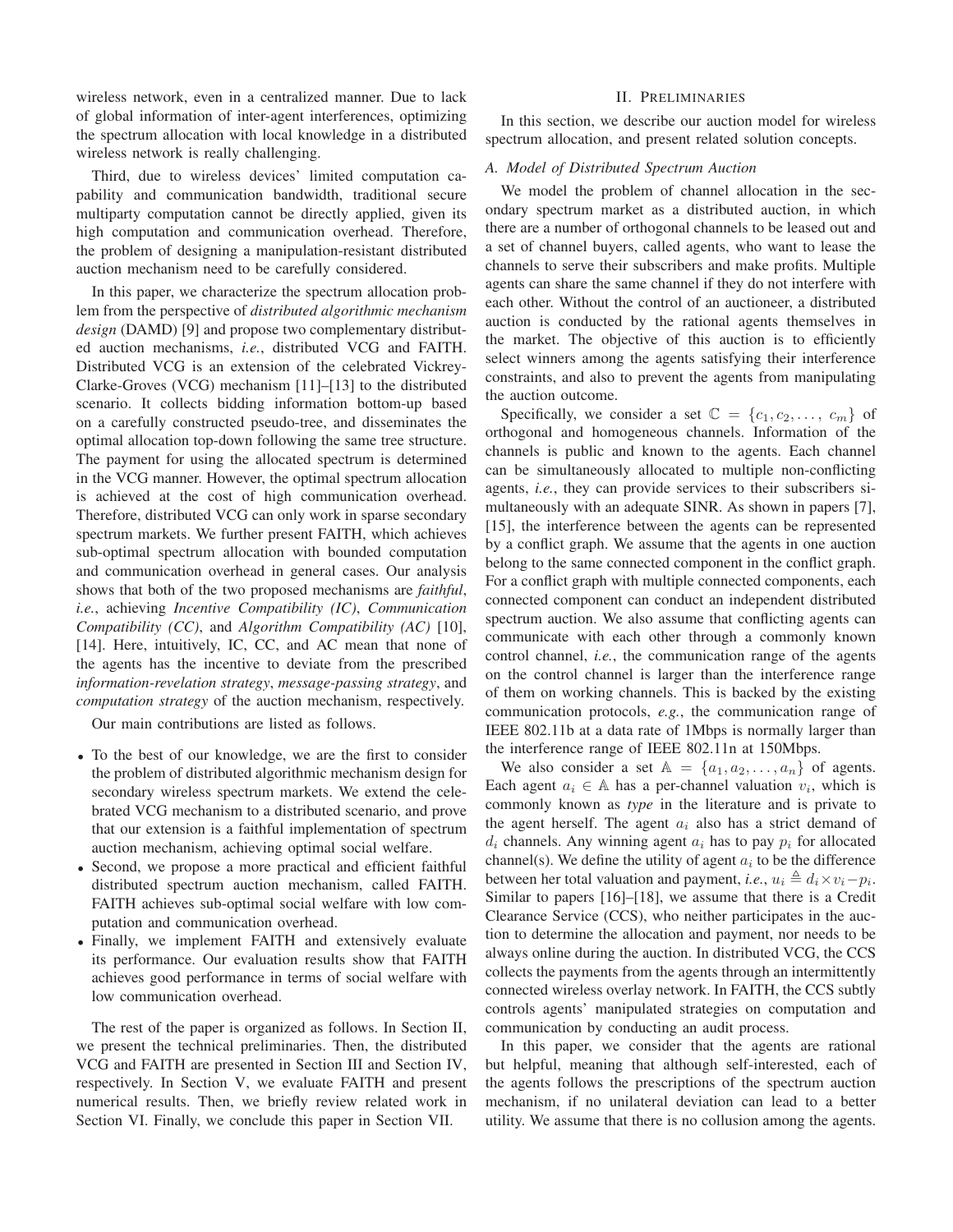In contrast to the agents' individual objectives, the overall objective of the spectrum auction is to maximize social welfare  $(SW)$ , which is the sum of winning agents' valuations on their allocated channel(s), *i.e.*,

$$
SW \triangleq \sum_{a_i \in W} (d_i \times v_i),
$$

where  $W$  is the set of winners.

# *B. Solution Concepts*

Given the auction model, we review some important solution concepts used in this paper. First, we recall the definition of *distributed mechanism*.

Definition 1 (Distributed Mechanism [9], [14]). *A distributed mechanism*  $M = (g, \Sigma, s^M)$  *defines a determination rule g, a feasible strategy space*  $\Sigma = \Sigma_1 \times \Sigma_2 \times \ldots \times \Sigma_n$ *, and a prescribed strategy profile*  $s^M = (s_1^M, s_2^M, \dots, s_n^M)$ *.* 

For any agent  $a_i$ , the intended strategy  $s_i^M$  is composed of three sub-strategies, *i.e.*, *information-revelation strategy*, *message-passing strategy*, and *computation strategy*.

Definition 2 (IC, CC, AC [10], [14]). *A distributed mechanism achieves IC (resp. CC, AC) if no agent can gain higher utility by deviating from intended information-revelation strategy (resp. message-passing strategy and computation strategy) in an equilibrium.*

Definition 3 (Ex-Post Nash Equilibrium [9], [10]). *A strategy profile* s ∗ *is an ex-post Nash equilibrium of a distributed mechanism* M, if for any agent  $a_i$ , any  $s'_i \neq s_i^*$ , we have

$$
u_i(g(s_i^*, s_{-i}^*)) \geq u_i(g(s_i', s_{-i}^*)
$$
.

We now introduce the concept of *faithful implementation*.

Definition 4 (Faithful Implementation [10], [14]). *A distributed mechanism*  $\mathcal{M} = (g, \Sigma, s^M)$  *is a faithful implementation of outcome*  $g(\mathbf{s}^M)$  *when the prescribed strategy profile*  $\mathbf{s}^M$  *is an ex-post Nash equilibrium.*

Intuitively, under a faithful distributed mechanism, the agents' individual utilities are maximized, if they follow the prescribed strategies.

## III. DISTRIBUTED VCG

In this section, we present a distributed extension of the celebrated VCG auction mechanism.

Definition 5 (VCG mechanism [11]–[13]). *A mechanism*  $(f, p_1, \ldots, p_n)$  *is Vickrey-Clarke-Groves (VCG) mechanism if* 

- *Outcome function*  $f:(v_1,\ldots,v_n)\to K$ *, ends up with*  $k^* =$  $argmax_{\boldsymbol{k} \in \mathcal{K}} \sum_i v_i(\boldsymbol{k})$ , where  $\mathcal K$  is a discrete choice set.
- *Payment function*  $p_i(v_1, \ldots, v_n) = h_i(\mathbf{v}_{-i}) \sum_{j \neq i} v_j(\mathbf{k}^*),$ *where*  $h_i: V_{-i} \to \mathcal{R}$  (*i.e.,*  $h_i$  *does not depend on*  $v_i$ *).*

The outcome  $k^*$  in VCG mechanism achieves optimal social welfare. To implement the outcome function in a distributed manner, we propose a distributed channel allocation algorithm, which is inspired by the idea of Distributed Pseudo-tree



Optimization Procedure (DPOP) [19], but has clear differences from DPOP by supporting multi-channel requests and considering spectrum spatial reusability.

Our distributed VCG has three phases: pseudo-tree construction, channel assignment, and payment determination. It differs from the traditional VCG by (1) supporting parallel search for the optimal solution, and (2) imposing only polynomial computation overhead on the root agent in channel assignment.

# *A. Pseudo-Tree Construction*

We construct a pseudo-tree from the conflict graph so that conflicting agents are organized in the same branch of the tree. The relative independence of nodes lying in different branches of the pseudo-tree facilitates parallel searches for the global optimal result [20], [21]. Fig. 1 shows an example of pseudotree construction, where Fig. 1(b) is a pseudo-tree constructed from the conflict graph shown in Fig. 1(a).

In the pseudo-tree, we define  $P(a_i)$  and  $C(a_i)$  be the set of parent and children of agent  $a_i$ , respectively. Here,  $a_i$ 's parent and children are connected with  $a_i$  by solid edges. We further define  $PP(a_i)$  and  $PC(a_i)$  as the set of *pseudo parents* and  $pseudo$  *children* of agent  $a_i$ , respectively. In contrast, an agent is connected with her pseudo parents and pseudo children by dashed edges. For example, in Fig. 1(b),  $C(a_1) = \{a_2, a_5\}$ ,  $PC(a_1) = \{a_4, a_7\}, P(a_7) = \{a_6\}, PP(a_7) = \{a_1\}.$ 

To construct the pseudo-tree, we can employ a distributed Depth-First Search (DFS) tree construction protocol [22]. Due to limitations of space, we omit the detailed algorithm. We assume that the pseudo-tree has already been constructed and every agent has known her parent, children, pseudo parents, pseudo children, and their levels in the pseudo-tree.

#### *B. Channel Assignment*

Our channel assignment algorithm consists of two phases: bottom-up *social welfare aggregation* and top-down *channel choice propagation*. It supports both single-channel demand and multi-channel demand. For clarity, we only discuss single-channel demand, and thus the selection domain is the same for any agent, *i.e.*,  $\forall a_i \in \mathbb{A}$ ,  $d_i = 1$ ,  $D_i =$  ${c_1, c_2, \ldots, c_m, NULL}$ . We put *NULL* in agents' selection domains in order to let the agents choose nothing when they do not want to lease any channel.

Here, we define agent  $a_i$ 's *constraint view*  $CV(a_i)$  to be the set of  $a_i$ 's parent and pseudo parents, and any other agents satisfying the following two conditions: (1) having higher level than  $a_i$  and (2) having a pseudo child located in the subtree rooted at  $a_i$  (e.g.,  $CV(a_4) = \{a_1, a_2\}$  and  $CV(a_6) = \{a_1, a_5\}$ . In our algorithm, " $a_i : k_i$ " means "when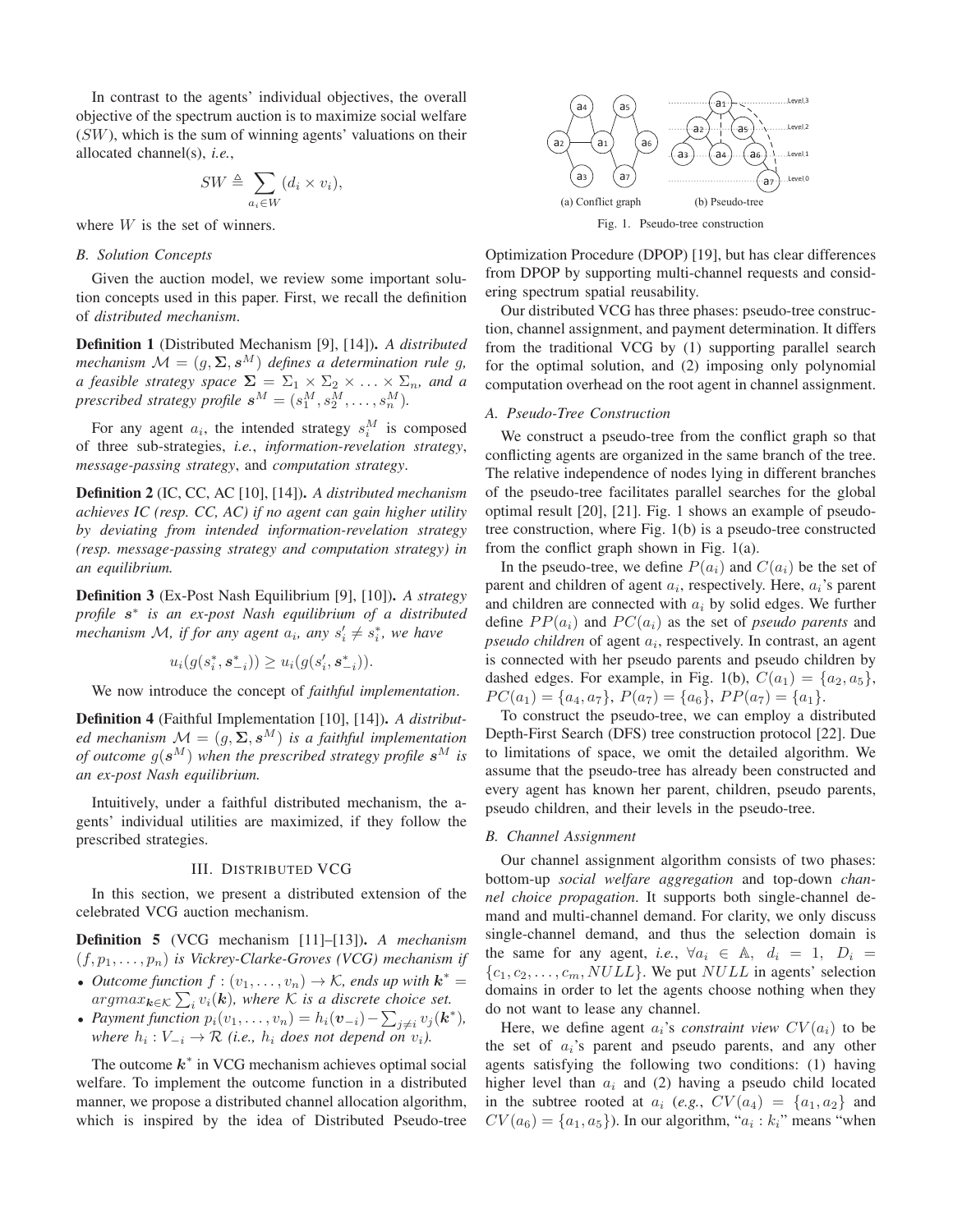$a_i$  is allocated  $k_i$ " and  $v_i(a_i : k_i, a_j : k_j)$  is  $a_i$ 's valuation over the channel allocation that  $a_i$  is allocated  $k_i$  and  $a_j$  is allocated  $k_j$ , where  $k_i \in D_i$  and  $k_j \in D_j$ . Note that  $a_i$ 's valuation function equals to  $a_i$ 's per channel valuation  $v_i$  if and only if  $a_i$  is allocated a channel and none of her neighbors are allocated the same channel.

**Algorithm 1:** Social Welfare Aggregation  $(a_i)$ 1 if  $C(a_i) = \emptyset$  and  $P(a_i) \neq \emptyset$  then 2 |  $CV(a_i) \leftarrow P(a_i) \cup PP(a_i);$ 3 foreach  $k_{CV(a_i)} \in \Pi_{j \in CV(a_i)} D_j$  do  $4 \mid \big| \quad SW_i(CV(a_i): \mathbf{k}_{CV(a_i)}) \leftarrow$  $max_{k_i\in D_i}\Big(v_i(a_i:k_i,CV(a_i):\boldsymbol{k}_{CV(a_i)})\Big);$  $\mathfrak{s}$  Send  $SW_i$  to  $P(a_i)$ ; <sup>6</sup> else 7 **if**  $C(a_i) \neq \emptyset$  and  $P(a_i) \neq \emptyset$  then 8 | Collect aggregation messages  $\{SW_j | j \in C(a_i)\}\;$ ; 9 | Extract  $CV(a_i)$  from received SW messages; 10 **foreach**  $k_{CV(a_i)} \in \Pi_{j\in CV(a_i)}D_j$  do 11  $\left|\right|$   $SW_i(\widetilde{CV(a_i)} : \widetilde{\mathbf{k}}_{CV(a_i)}) \leftarrow$  $max_{k_i\in D_i}\bigg(v_i(a_i:k_i,CV(a_i):\boldsymbol{k}_{CV(a_i)})\bigg)$  $+\sum_{a_j \in C(a_i)} SW_j(a_i : k_i, CV(a_i) : k_{CV(a_i)})\bigg);$ 12 | Send  $SW_i$  to agents in  $P(a_i)$ ;

**Algorithm 2:** Choice Propagation  $(a_i)$ 1 if  $P(a_i) = \emptyset$  then 2  $\begin{array}{c} | & k_i^* \leftarrow argmax_{k_i \in D_i} \sum_{a_x \in C(a_i)} SW_x(a_i : k_i); \end{array}$ 3 Send choice message  $\langle a_i, k_i^* \rangle$  to agents in  $C(a_i)$ ; <sup>4</sup> else 5 Collect choice message from  $P(a_i)$ ; 6 Extract  $CV(a_i)$ 's channel assignment  $k_{CV(a_i)}^*$ ;  $\tau \quad \bigg| \quad k_i^* \leftarrow argmax_{k_i \in D_i} SW_i(a_i : k_i, CV(a_i) : \mathbf{k}_{CV(a_i)}^*);$ 8 **foreach**  $a_j \in C(a_i)$  do 9 | Extract  $CV(a_j)$ 's channel assignment  $k^*_{CV(a_j)}$ ; 10 Send choice message  $\langle CV(a_j), \mathbf{k}_{CV(a_j)}^* \rangle$  to  $a_j$ ;

*1) Social Welfare Aggregation:* The bottom-up SW aggregation, as shown in Algorithm 1, starts from leaf agents and goes up towards the root following the pseudo-tree edges. The  $SW_i$  is the set of possible optimal social welfare that can be achieved by the subtree rooted at  $a_i$ , under each possible channel assignment of  $CV(a_i)$ . After collecting SW messages from her children, an agent can compose her aggregation message and send it to her parent if she is not the root.

For a leaf agent  $a_i$ , if  $P(a_i) = \{a_j\}$  and  $PP(a_i) = \emptyset$ , then  $CV(a_i) = \{a_i\}$  and the social welfare that can be achieved at  $a_i$  would only depend on her parent  $a_j$ . Thus the  $SW_i$ sent from  $a_i$  to  $a_j$  would be a vector of the optimal social welfare that can be achieved at  $a_i$ , under each possible channel assignment of  $a_i$ . However, if  $PP(a_i) \neq \emptyset$ , then  $CV(a_i) =$  ${a_i} \cup PP(a_i)$  and the social welfare that can be achieved at  $a_i$ , would depend on both her parent and pseudo parents. Thus, the  $SW_i$  would be a hypercube of  $1 + |PP(a_i)|$  dimensions

(one dimension for parent and the other  $|PP(a_i)|$  for pseudo parents) of the tuple  $\langle P(a_i), P P(a_i)\rangle$ .

For an intermediate agent  $a_i$ , the social welfare that can be achieved by the subtree rooted at  $a_i$  would be constrained by agents in her constraint view. After receiving all the SW messages from her children, an intermediate agent can examine the SW messages and get her children's constraint views and then extract her own constraint view  $CV(a_i)$ . After that, under each possible channel assignment of  $CV(a_i)$ , say  $\mathbf{k}_{CV(a_i)}$ ,  $a_i$ calculates the optimal social welfare that can be achieved by the subtree rooted at  $a_i$ , which is  $SW_i(CV(a_i): \mathbf{k}_{CV(a_i)}).$ 

*2) Choice Propagation:* The top-down choice propagation, as shown in Algorithm 2, starts from root agent and moves towards the leaves. After receiving all the SW messages, the root agent calculates the overall social welfare under each of her own channel choice, then picks the optimal choice, and sends her choice message down to her children. For any nonroot agent  $a_i$ , based on the received choice message from her parent,  $a_i$  picks her own channel choice  $k_i^*$  that maximizes the social welfare for the subtree rooted at  $a_i$ , and sends the decision down to her children. The choice message received by  $a_i$  from  $P(a_i)$ , contains not only her parent's choice, but also the choices of other agents in  $CV(a_i)$ .

When all the leaf agents have made their choices, the algorithm terminates. The channel assignment outcome  $k^* =$  $(k_1^*, k_2^*, \ldots, k_n^*)$ , where  $k_i^* \in D_i$ , is the one that maximizes the overall social welfare.

# *C. Payment Determination*

After determining the optimal channel assignment  $k^*$ , we calculate the payment for each winner. We set  $h_i(\mathbf{v}_{-i})$  in VCG payment function to  $max_{\mathbf{k} \in \mathcal{K}} \sum_{j \neq i} v_j(\mathbf{k})$ , then the payment of agent  $a_i$  is

$$
p_i = max_{\mathbf{k} \in \mathcal{K}} \sum_{j \neq i} v_j(\mathbf{k}) - \sum_{j \neq i} v_j(\mathbf{k}^*).
$$

We define  $\mathbf{k}_{-i}^* = argmax_{\mathbf{k} \in \mathcal{K}} \sum_{j \neq i} v_j(\mathbf{k})$ , then

$$
p_i = \sum_{j \neq i} v_j(\mathbf{k}_{-i}^*) - \sum_{j \neq i} v_j(\mathbf{k}^*) = \sum_{j \neq i} (v_j(\mathbf{k}_{-i}^*) - v_j(\mathbf{k}^*)).
$$

From the above payment scheme, we note that the payment for  $a_i$  can be calculated without  $a_i$ . Thus, to calculate payment for  $a_i$ , we exclude  $a_i$  from the conflict graph and create DFS( $\mathbb{A}_{-i}$ ) by modifying DFS( $\mathbb{A}$ ): the highest descendant of  $a_i$ that has a pseudo edge with an ancestor of  $a_i$  turns the pseudo edge into a tree-edge. If such descendant does not exist, we exclude  $a_i$  and her adjacent edges. For example, Fig. 2 shows the DFS( $A_{-2}$ ), DFS( $A_{-5}$ ) and DFS( $A_{-6}$ ) after agent  $a_2$ ,  $a_5$ and  $a_6$  are removed respectively from Fig. 1(b). Then, we run channel assignment algorithm on modified DFS( $A_{-i}$ ) to get  $k_{-i}^*$ . If excluding  $a_i$  causes more connected components, then we run channel assignment algorithm on each connected component once. Afterwards, each agent  $a_j \neq a_i$  is asked to report  $v_j(\mathbf{k}_{-i}^*) - v_j(\mathbf{k}^*)$  to the CCS, who then extracts payments from agents' accounts. We run this procedure for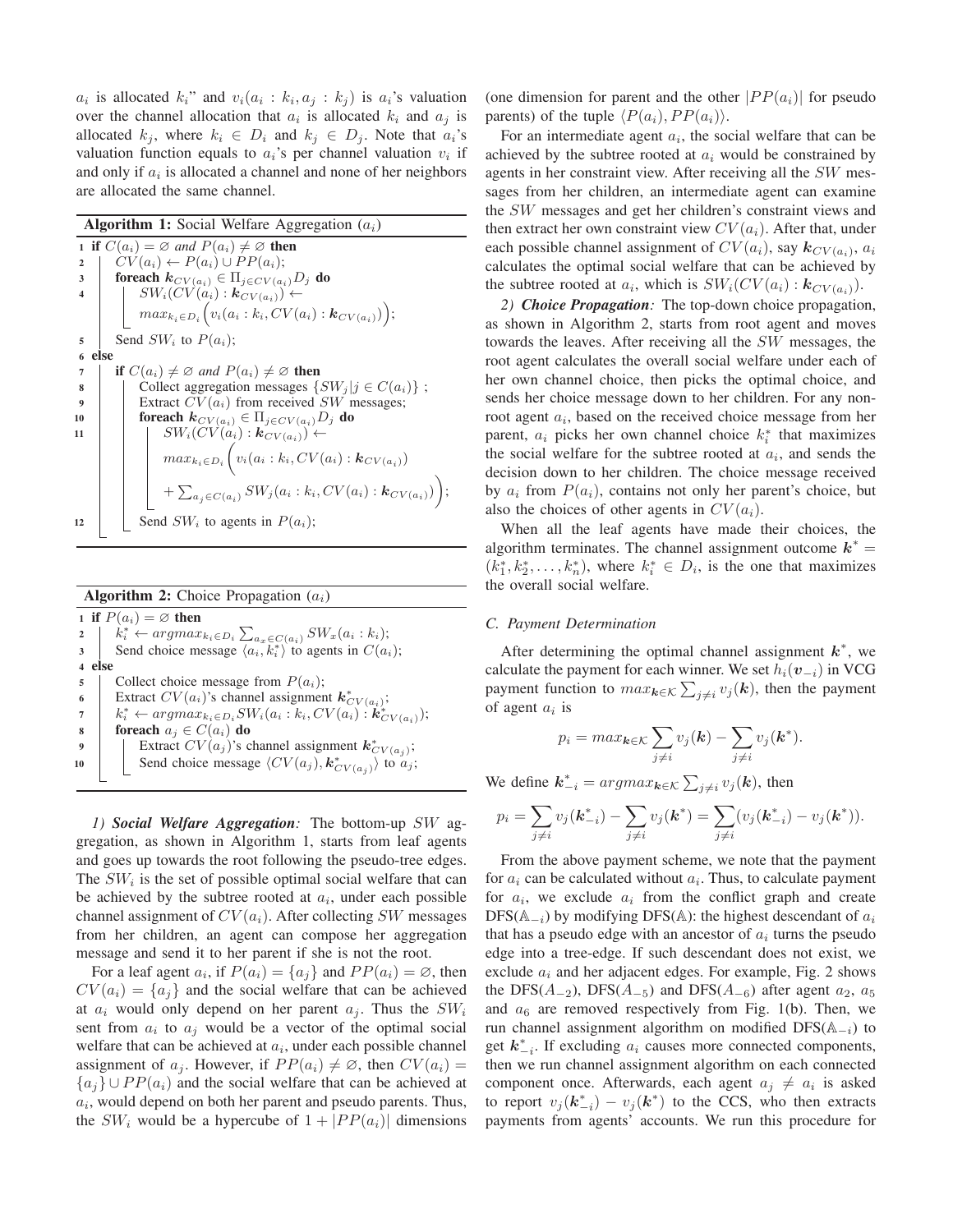

each  $a_i \in W$ , where W is the set of winners, thus |W| times, to calculate payments for all agents.

#### *D. Mechanism Analysis*

Theorem 1. *Distributed VCG mechanism is a faithful implementation.*

*Proof.* When agents follow the prescribed strategies  $s^*$  =  $(s_1^*, \ldots, s_n^*)$ , the optimal allocation  $k^*$  can be achieved, then for any agent  $a_i$ ,  $a_i$ 's utility is

$$
u_i(g(s_i^*, \mathbf{s}_{-i}^*)) = v_i(\mathbf{k}^*) - p_i
$$
  
=  $v_i(\mathbf{k}^*) - \sum_{j \neq i} v_j(\mathbf{k}_{-i}^*) + \sum_{j \neq i} v_j(\mathbf{k}^*)$   
=  $\sum_{j \in \mathbb{A}} v_j(\mathbf{k}^*) - \sum_{j \neq i} v_j(\mathbf{k}_{-i}^*).$ 

If agent  $a_i$  personally chose to deviate from  $s_i^*$  to  $s_i' \neq s_i^*$ , then the channel assignment outcome may change to  $k'$ . Since  $k^*$  maximizes social welfare, then  $\sum_{j \in \mathbb{A}} v_j(k') \leq$  $\sum_{j \in \mathbb{A}} v_j(\mathbf{k}^*)$ . As  $a_i$ 's payment would not be influenced by her manipulation,  $a_i$ 's utility under this situation is

$$
u_i(g(s'_i, s^*_{-i})) = \sum_{j \in \mathbb{A}} v_j(\mathbf{k}') - \sum_{j \neq i} v_j(\mathbf{k}^*_{-i})
$$
  

$$
\leq \sum_{j \in \mathbb{A}} v_j(\mathbf{k}^*) - \sum_{j \neq i} v_j(\mathbf{k}^*_{-i}) = u_i(g(s^*_i, s^*_{-i}))
$$

which means that under the prescribed strategy profile, following the prescribed strategy maximizes one's utility. Thus the strategy profile is an ex-post Nash equilibrium and the distributed VCG is a faithful distributed mechanism. □

The number of messages that distributed VCG produces is polynomial. However, the size of message for every agent  $a_i$ , except the root agent, is exponential to the number of agents in her constraint view,  $|CV(a_i)|$ . It is because that the agent has to calculate optimal welfare for the subtree, under each possible channel assignment of  $CV(a_i)$ . We note that the root agent, only burdens an overhead which is polynomial to the total number of channels, by choosing the channel which maximizes the overall social welfare.

## IV. FAITH

In this section, we propose a more practical distributed spectrum auction, FAITH, to incentivize the rational agents towards an efficient spectrum allocation in ex-post Nash equilibrium. FAITH overcomes the computation and communication intractability of the distributed VCG spectrum auction, and thus can be extended to large scale spectrum markets.

## *A. Design Rationale*

In most of the truthful centralized spectrum auctions, an auctioneer sorts the agents in a non-increasing order of bids, greedily allocates channels to agents without violating the conflict constraints, and charges each winning agent with the critical price [23]. Let  $\mathbb{N}_i$  denote an agent  $a_i$ 's set of conflicting agents, called neighbors. After exchanging bids with neighbors,  $a_i$  can divide  $\mathbb{N}_i$  into *preemptive neighbor* set  $\mathbb{PN}_i = \{a_j | a_j \succ a_i, a_j \in \mathbb{N}_i\}$  and *feedback neighbor* set  $\mathbb{FN}_i = \{a_i | a_i \succ a_j, a_j \in \mathbb{N}_i\}$ , where  $\succ$  defines a priority order (*i.e.*,  $a_i \succ a_j$ , if  $b_i > b_j$ , or  $b_i = b_j$  and  $i < j$ ).

We observe that an agent's channel allocation is only affected by her *preemptive neighbors*, and her allocation will directly influence her *feedback neighbors*' selections. This observation indicates that propagating and gathering information within local neighborhoods in a well designed order is enough to determine the channel allocation. This local effect makes the distributed implementation of the centralized auction possible.

However, simply letting the agents themselves handle the auction process may lead to manipulation of computation and communication. Therefore, besides incentive compatibility achieved by traditional centralized auctions, a distributed auction should also resist the computation and communication manipulations. We observe that in a distributed spectrum auction, the computation and communication of an agent is responded and confirmed by at least one of her neighbors, *i.e.*, every agent acts both as a principal for herself, and as a witness for all of her neighbors. Exploiting agents' dual roles can provide necessary information for the CCS to verify agents' behaviors and to enable a "catch and punish" scheme (*i.e.*, check the consistency of the information and penalize a deviation with a fine heavier than what one can gain).

#### *B. Design Details*

FAITH has two phases: (1) Bid Exchange and (2) Channel Selection and Payment Calculation. Agents carry out the two phases autonomously and independently without the participation of any centralized party.

*1) Bid Exchange:* In this phase, the agents exchange bid statement messages (MSGBs) with neighbors to get local bidding information. Each agent  $a_i \in A$  sends her bid statement message, which is formatted as

$$
MSGB_i = ,
$$

to all of her neighbors  $\mathbb{N}_i$ . Upon receiving a bid statement message MSGB<sub>j</sub> from a neighbor  $a_i$ , agent  $a_i$  adds agent  $a_j$ into her preemptive neighbor set  $\mathbb{PN}_i$ , if  $a_j \succ a_i$ ; otherwise,  $a_i$  adds  $a_j$  into her feedback neighbor set  $\mathbb{FN}_i$ . After the bid exchange phase, each of the agents gets her preemptive neighbor set and feedback neighbor set.

*2) Channel Selection and Payment Calculation:* Although logically separated, the processes of channel selection and payment calculation can be integrated together in order to reduce the number of messages involved in the distributed spectrum auction mechanism. The pseudo-code of this integrated process is shown in Algorithm 3.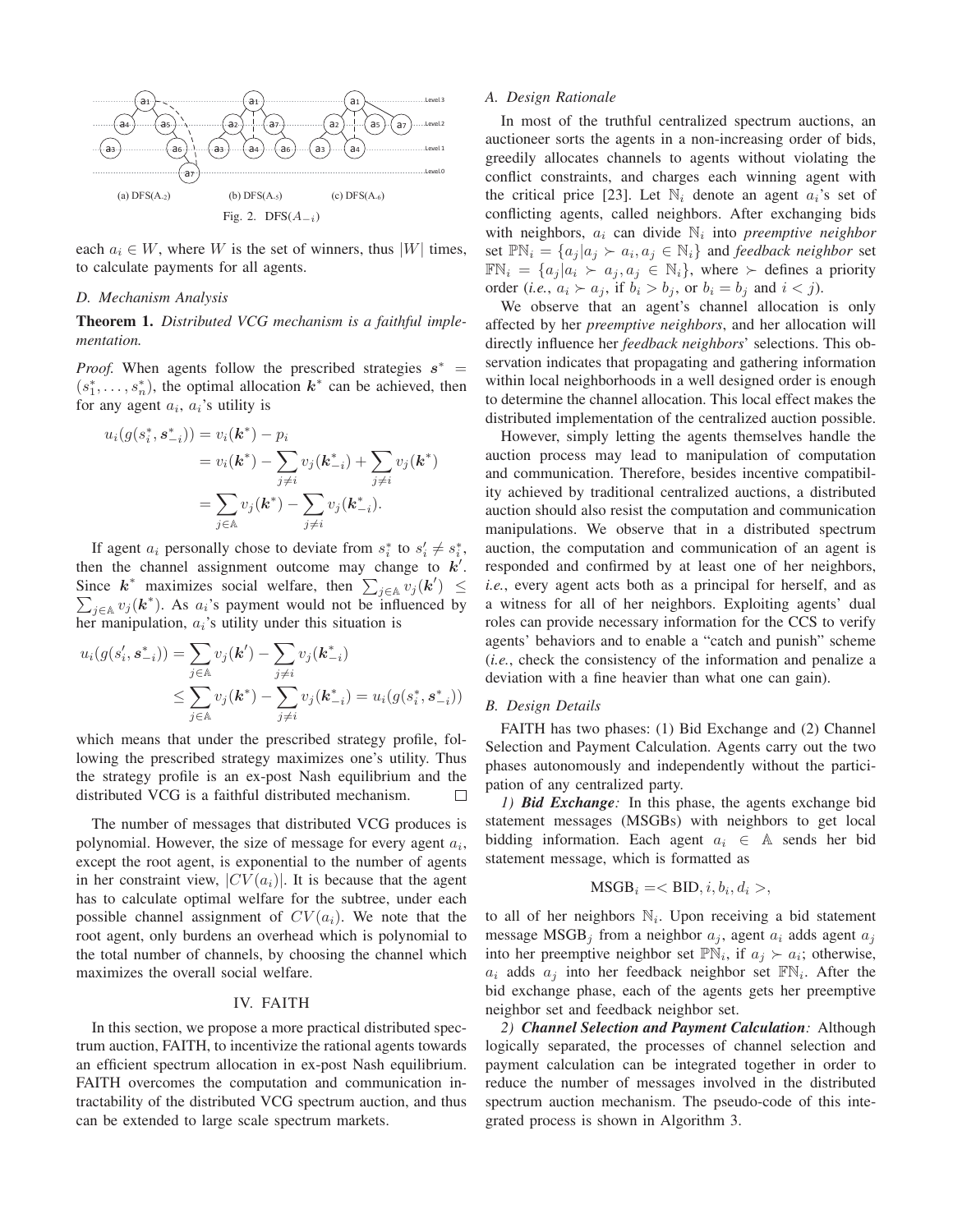Algorithm 3: Channel Selection and Payment Calculation  $(a_i)$ 

```
1 \mathbb{PN}_i' \leftarrow \mathbb{PN}_i, \mathbb{N}_i' \leftarrow \emptyset, \mathbb{AC}_i \leftarrow \mathbb{C};2 while \mathbb{PN}_i' \neq \emptyset do
  3 | Receive MSG<sub>j</sub> from agent a_j \in \mathbb{PN}'_i;
 4 foreach MSGP_k = \langle PAY, k \rangle in MSG<sub>j</sub> do
  \mathsf{s} | \mathbb{N}'_i \leftarrow \mathbb{N}'_i \cup \{a_k\};6 Extract \text{MSGC}_j = \text{CHL}, j, \mathbb{C}_j^* > from \text{MSG}_j;
  \begin{array}{ccc} \pi & \mid & \mathbb{AC}_i \leftarrow \mathbb{AC}_i \backslash \check{\mathbb{C}}_j^*, \; \mathbb{PN}_i' \leftarrow \mathbb{PN}_i' \setminus \{a_j\}; \end{array}8 if |AC_i| \ge d_i then
  \mathsf{P} \quad | \quad \mathbb{C}^*_i \leftarrow \text{First}(\mathbb{AC}_i, d_i), \, \text{MSGP}_i \leftarrow \lt{\text{PAY}, i}10 else \mathbb{C}_i^* \leftarrow \varnothing;11 MSGC<sub>i</sub> \leftarrow < CHL, i, \mathbb{C}_i^* >;
12 foreach a_k \in \mathbb{N}'_i do
13 | \mathbb{AC}_{i|-k} \leftarrow \mathbb{C};14 foreach a_j \in \mathbb{PN}_i do
15 | Extract MSGR<sub>j,k</sub> = < RPY, j, k, \mathbb{C}_{j|=k} > from MSG<sub>j</sub>;
16 if MSGR<sub>j,k</sub> exists then \mathbb{AC}_{i|-k} \leftarrow \mathbb{AC}_{i|-k} \setminus \mathbb{C}_{j|-k};17 else \mathbb{AC}_{i|-k} \leftarrow \mathbb{AC}_{i|-k} \setminus \mathbb{C}_j^*;18 if |A\mathbb{C}_{i|-k}| \geq d_i then \mathbb{C}_{i|-k} \leftarrow First(A\mathbb{C}_{i|-k}, d_i);<br>19 else \mathbb{C}_{i|k} \leftarrow \emptyset;else \mathbb{C}_{i|-k} ← ∅;
20 MSGR<sub>i</sub> ← MSGR<sub>i</sub>|| < RPY, i, k, \mathbb{C}_{i|-k} >;
21 | MSGP_i \leftarrow MSGP_i || MSGP_k;22 Send \text{MSG}_i \leftarrow \text{MSGC}_i || \text{MSGP}_i || \text{MSGR}_i to \mathbb{N}_i;
23 \mathbb{FN}'_i \leftarrow \mathbb{FN}_i, p_i \leftarrow 0;24 while \mathbb{FN}'_i \neq \emptyset do
25 | Receive \text{MSG}_j from agent a_j \in \mathbb{FN}'_i;
26 | \mathbb{FN}'_i \leftarrow \mathbb{FN}'_i \setminus \{a_j\};27 if \mathbb{C}_i^* \neq \emptyset then
27 if \mathbb{C}_i^* \neq \emptyset then<br>28 Sort agents in \mathbb{FN}_i in decreasing order of bids as \mathcal{FN}_i;
29 foreach a_i \in \mathcal{FN}_i do
30 Extract < RPY, j, i, \mathbb{C}_{j|-i} > from MSG<sub>j</sub>;
31 \big| \mathbb{AC}_i \leftarrow \mathbb{AC}_i \setminus \mathbb{C}_{j|-i};32 if |\mathbb{AC}_i| < d_i then p_i \leftarrow b_j \times d_i; Break;
33 Return \mathbb{C}_i^* and p_i;
```
We start from describing the distributed channel selection algorithm based on the locally collected bidding information, and then specify how to combine information needed for payment calculation.

In the process of channel selection, each agent  $a_i$  uses channel selection message (MSGC) to inform neighbors of her selected channel set  $\mathbb{C}_i^*$ , in the format as

$$
MSGC_i = .
$$

As discussed in Section IV-A, the channel selection of one agent is only affected by the selection of her preemptive neighbors. Thus, agent  $a_i$  first collects MSGCs from her preemptive neighbors in  $\mathbb{PN}_i$ , and updates her available channel set  $\mathbb{AC}_i$ by deactivating the channels that are already selected by her preemptive neighbors (Lines 2 to 7). Then, if there are enough channels left, she selects the first  $d_i$  channel(s) from  $AC_i$  as her own selected channel set

$$
\mathbb{C}_i^* \leftarrow \text{First}(\mathbb{AC}_i, d_i).
$$

If  $\mathbb{C}_i^* \neq \emptyset$ , then  $a_i$  is a winning agent (Lines 8 to 11).

The next step is to calculate each winning agent's payment. We employ the critical price as winning agent  $a_i$ 's payment, *i.e.*, the minimum price for  $a_i$  to win in the spectrum auction. While an agent  $a_i$ 's channel selection is affected by her preemptive neighbors, her payment is determined by her feedback neighbors. Consequently, to calculate  $a_i$ 's payment, we need to ask  $a_i$ 's feedback neighbors to provide necessary information, which is their channel selection if the agent  $a_i$ does not participate in the spectrum auction. Each winning agent  $a_i$  sends a payment determination request message

$$
\mathrm{MSGP}_i = <\mathrm{PAY}, i>
$$

to her feedback neighbors (Line 9). Since  $a_i$ 's feedback neighbors' channel selection can be affected by the agents that do not have direct connections with  $a_i$ , the payment determination request message  $MSGP_i$  needs to be further forwarded by the agents (Line 21). However, the total number of forwarding is bounded by the number of agents.

Upon receiving a payment determination request message  $MSGP_k$ , agent  $a_i$  first checks whether there are sufficient channels left, given her preemptive neighbors' selection if agent  $a_k$  does not participate in the spectrum auction, *i.e.*,

$$
\mathbb{A}\mathbb{C}_{i|-k} = \mathbb{C} - \bigcup_{j \in \mathbb{PN}_i} \mathbb{C}_{j|-k},
$$

where  $\mathbb{C}_{j|-k}$  denotes agent  $a_j$ 's channel selection if agent  $a_k$ is absent from the auction (Lines 14 to 17). If  $|\mathbb{AC}_{i|=k}| \geq d_i$ , agent  $a_i$  sets  $\mathbb{C}_{i|-k} \leftarrow \text{First}(\mathbb{AC}_{i|-k}, d_i)$ ; otherwise,  $\mathbb{C}_{i|-k} \leftarrow$  $\varnothing$  (Line 18 and 19). The agent  $a_i$  encapsulates this selection into  $MSGR_i$  (Line 20), *i.e.*,

$$
\text{MSGR}_i \leftarrow \text{MSGR}_i || < \text{RPY}, i, k, \mathbb{C}_{i|-k} > .
$$

Noting that sending the three different kinds of messages  $(i.e., MSGC<sub>i</sub>, MSGP<sub>i</sub>, and MSGR<sub>i</sub>)$  separately may introduce extra overhead for MAC layer coordination, we combine all of these three kinds of messages together

$$
\text{MSG}_i \leftarrow \text{MSGC}_i || \text{MSGP}_i || \text{MSGR}_i,
$$

and utilize the broadcast of the wireless communication media to send the integrated messages in a single shot (Line 22).

After collecting replies from all her feedback neighbors (Line 24 to 26), agent  $a_i$  can calculate her payment, if she is a winning agent. Here, she sorts her feedback neighbors in a decreasing order of bids as  $\mathcal{FN}_i$  (Line 28), and then follows the order to determine her critical price  $b_i$ , if it exists (Lines 29 to 32). The payment is  $p_i \leftarrow b_j \times d_i$  (Line 32).

Toy Example: Fig. 3 shows a toy example for channel selection and payment calculation. We consider four agents  $\mathbb{A} = \{a_1, a_2, a_3, a_4\}, \text{ and } 2 \text{ channels } \mathbb{C} = \{c_1, c_2\} \text{ for }$ allocation. For clarity, we assume that each of the agents demands a single channel.

Each agent keeps a local ranking of agents  $(e.g., a<sub>1</sub>$  gets  $a_3 \succ a_1 \succ a_4$ , and  $a_3$  gets  $a_3 \succ a_2 \succ a_1 > a_4$ ) after the bid exchange phase. Based on the ranking, agent sequentially selects one channel within her neighborhood. For agent  $a_3$ , she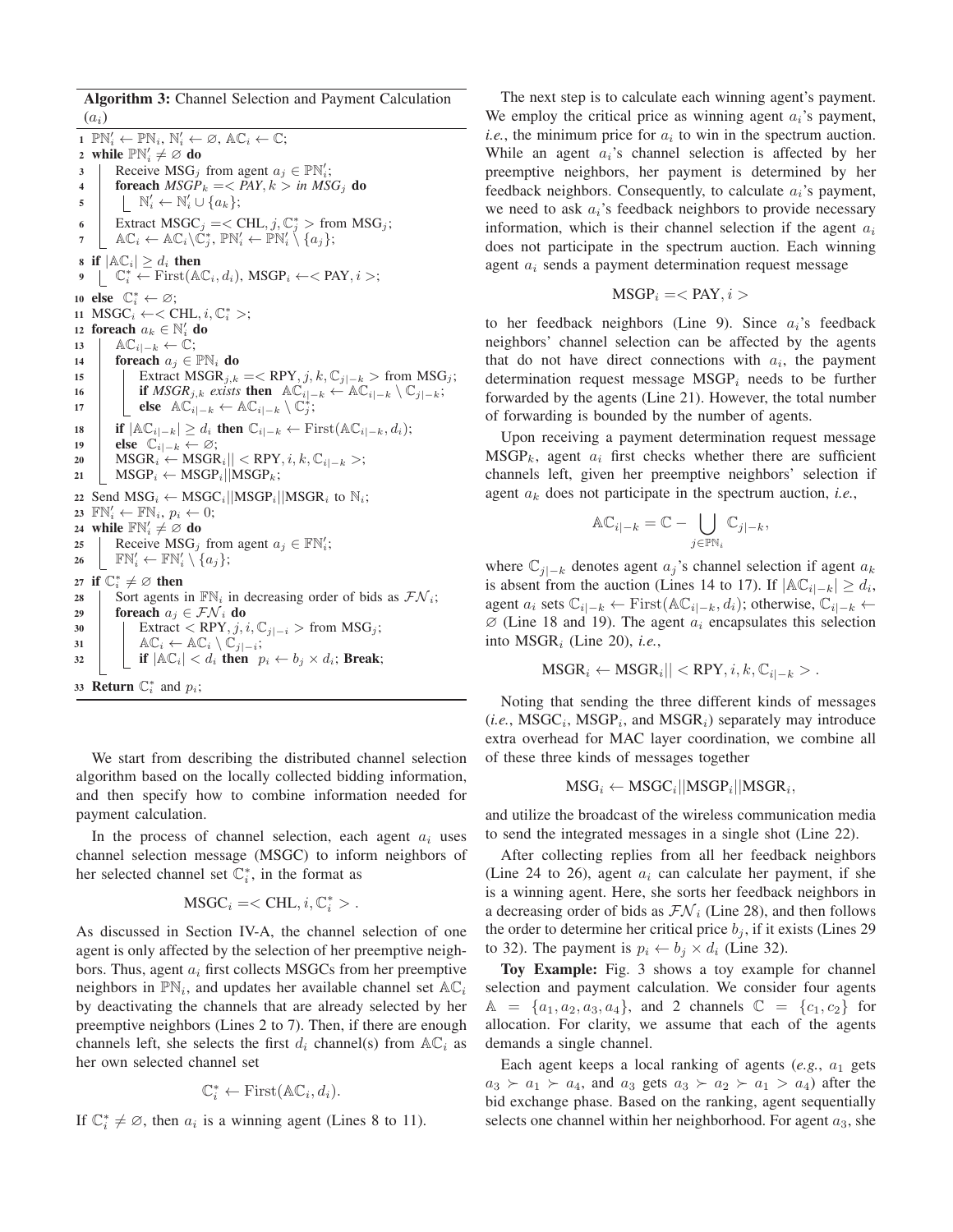

Fig. 3. Message flow for channel selection and payment calculation with 4 agents and 2 channels.

| Agent<br>Msg | $a_1$                         | $a_2$                      | $a_3$                               | $a_4$                                                                                                       |
|--------------|-------------------------------|----------------------------|-------------------------------------|-------------------------------------------------------------------------------------------------------------|
| MSGB         | $<$ BID, 1, 7, 1 $>$          | $<$ BID, 2, 8, 1 $>$       | $<$ BID, 3, 9, 1 $>$                | $<$ BID, 4, 6, 1 $>$                                                                                        |
| Ranking      | $a_3 \succ a_1 \succ a_4$     | $a_3 \succ a_2 \succ a_4$  | $a_3 \succ a_2 \succ a_1 \succ a_4$ | $a_3 \succ a_2 \succ a_1 \succ a_4$                                                                         |
| MSGC         | $\langle$ CHL, 1, $\{c_2\}$ > | < CHL, $2, \{c_2\}$ >      | $\langle$ CHL, 3, $\{c_1\}$ >       | $\langle$ CHL, 4, $\varnothing$ $>$                                                                         |
| <b>MSGP</b>  | $<$ PAY, 3 > $<$ PAY, 1 >     | $<$ PAY, 3 > $<$ PAY, 2 >  | $<$ PAY, 3 $>$                      | $<$ PAY, 3 > $<$ PAY, 1 > $<$ PAY, 2 >                                                                      |
| MSGR         | $<$ RPY, 1, 3, $\{c_1\}$ >    | $<$ RPY, 2, 3, $\{c_1\}$ > |                                     | $\langle RPY, 4, 3, \{c_2\} \rangle \langle RPY, 4, 2, \emptyset \rangle$<br>$<$ RPY, 4, 1, $\varnothing$ > |

TABLE I MESSAGES TRANSMITTED IN THE NETWORK.

does not need to consider any preemptive selections, since she ranks the highest in her neighborhood. So she selects a channel  $c_1$ , broadcasts her message  $MSG_3 = MSGC_3||MSGP_3$ , and waits for feedback neighbors' replies to calculate her payment. Upon receiving  $MSG_3$ , agents  $a_1$  and  $a_2$  can run Algorithm 3 concurrently, since they are out of conflict. Agent  $a_1$  updates her available channel set, selects a channel  $c_2$ , selects a payment determining channel  $c_1$  assuming that  $a_3$  is absent, and broadcasts her message  $MSG_1 = MSGC_1 ||MSGP_1||MSGR_1$ . Agent  $a_2$  runs the same process. Finally, agent  $a_4$  collects messages from all her preemptive neighbors and responds her own message MSG4. Thereafter, winning agents extract feedback messages to find critical price and calculate payment  $(i.e., p_1 = 0, p_2 = 0, p_3 = 6)$ . Table I lists the content of corresponding messages.

*3) Consistency Check:* To guarantee faithfulness, the consistency of the communication and computation should be checked. Note that each message sent in the spectrum auction has at least two copies (*i.e.*, one at the sender and the other at the receiver) in the network. We require each agent to submit the messages she sent and received to the CCS, when clearing a transaction. After collecting all the messages, the CCS can check the messages, authorize the channel allocation and collect the payment. If a mismatch is detected, the involved agents have to pay a penalty which is higher than the largest possible utility one can gain by cheating. The CCS does not always need to have a reliable communication channel with each agent, or participate in the spectrum auction process. The CCS just needs to check the consistency and clear the transaction when a connection is available.

# *C. Mechanism Analysis*

In this subsection, we show that FAITH meets the design requirements for distributed mechanism, especially in terms of network complexity and faithfulness.

*1) Network Complexity:* Feigenbaum *et al.* [9] proposed the concept of network complexity with respect to five metrics to measure the complexity of a distributed algorithm executed over an interconnected network  $\mathbb{G} = (\mathbb{V}, \mathbb{E})$ , where  $\mathbb{V} = \mathbb{A}$ and  $E$  contains all the communication links among the agents in A. Here we demonstrate the network complexity of FAITH in the following five metrics.

- Total number of messages sent over G: Every agent broadcasts two messages – one for bid exchange, and the other for integrated channel selection and payment calculation – resulting in  $4|\mathbb{E}|$  messages.
- Maximum number of messages sent over any link in G: There are 4 messages on each link due to mutual message sending in the two phases.
- Maximum size of a message: In the worst case, the agent with the lowest bid may inherit all the payment determination request messages from her preemptive neighbors (*i.e.*, the agent that ranks lowest in a ring topology will extract all other agents' payment determination request messages when there are more than one channels being auctioned), which will result in a merged MSG with  $2|\mathbb{V}|$  sub-messages (*i.e.*, 1 for MSGC,  $|\mathbb{V}|$  for MSGP, and  $|\mathbb{V}| - 1$  for MSGR). Since maximum length of each sub-message is a constant c-byte, the maximum size of a message is  $2c|\mathbb{V}|$ .
- Local computation overhead: The toughest part throughout the mechanism is the payment determining channel reselection, which takes  $O(\delta|V|)$  time in the worst case, where  $\delta$ is the maximum degree of the network.
- Storage overhead at each node: Every agent is required at most  $O(\delta|\mathbb{V}|)$  space to store propagated messages and local outcome in the worst case.

*2) Faithfulness:* Given a centralized mechanism which is truthful, we can prove that a distributed mechanism is faithful by combining the other two properties: strong communication compatibility (*strong-CC*) and strong algorithm compatibility (*strong-AC*) [10]. Here the term of "strong" demonstrates that the three aspects of compatibility are independent, that is, no agent can get higher utility by deviating from the intended information-revelation/message-passing/computation strategy, whatever her other two actions are, when other agents follow the intended strategies. We assume that, for each agent,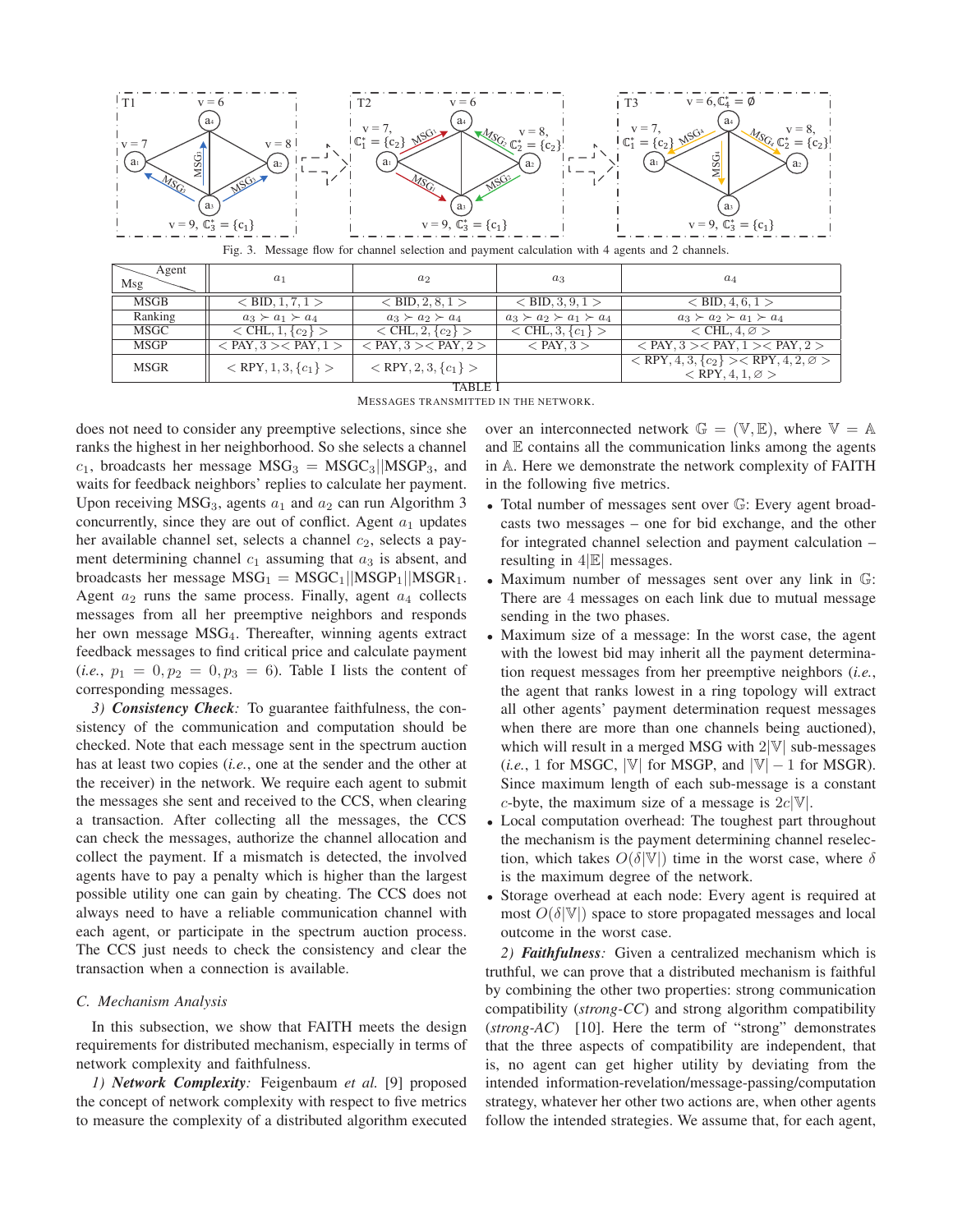a complete implementation of the auction is much preferable than dropping out without any affirmed outcome.

In FAITH, the intended strategy for each agent is to report bidding information truthfully, pass messages correctly, and compute channel selection, reselection and payment correctly. A rational agent  $a_i$  may deviate from the following aspects to increase her utility:

- Misreport: Report false bidding information **,**  $d_i >$ **.**
- Miscommunication: Drop or change neighbors' messages, *i.e.*, MSGB<sub>j</sub> and MSG<sub>j</sub>, or withhold her own messages.
- Miscalculation: Divide neighbors into wrong sets, determine channel (re)selection  $\mathbb{C}_i^*$ ,  $\mathbb{C}_{i|-k}^*$  or payment  $p_i$  incorrectly.

Theorem 2. *FAITH is a faithful distributed implementation of the critical price-based spectrum allocation mechanism.*

*Proof. (Sketch)* To prove this theorem, we show that FAITH satisfies centralized truthfulness, *strong-CC* and *strong-AC*.

- The corresponding centralized spectrum auction is demonstrated to be truthful in [7].
- FAITH satisfies *strong-CC*. Based on the redundant messages and "catch and punish" scheme, the CCS can detect communication deviation. Agent  $a_i$  will not drop or change neighbor  $a_i$ 's messages, since they are originally generated and kept by agent  $a_j$ , and any mismatch will be caught and punished in consistency check. Agent  $a_i$  has no incentive to withhold her messages and block the auction. Thus, agent  $a_i$  would follow the intended message-passing strategy.
- FAITH satisfies *strong-AC*. Agent  $a_i$  divides her neighbors into two sets with different priorities. A unilateral miscalculation will breach determination order and cause communication chaos. Also, miscalculation can be detected by the CCS in consistency check. For example, in Fig. 3, based on  $MSGB_1$  and  $MSGB_3$ , both  $a_1$  and  $a_3$  should rank  $a_3 \succ a_1$ . Through consistency check, the CCS can guide the calculation to be correctly done. Agent  $a_i$  selects (reselects) channel sets based on her preemptive neighbors' selections  $\mathbb{C}_j$  ( $\mathbb{C}_{j|-k}$ ), and calculates payment based on her feedback neighbors' selections  $\mathbb{C}_{j|-i}$ . All the necessary information is contained in  $MSG_i$  and sent to the CCS. Since any cheating will be caught and punished, agent  $a_i$  has no incentive to deviate from the intended computation strategy.

According to the specification in [10], FAITH is a faithful distributed implementation of the critical price-based spectrum allocation mechanism.  $\Box$ 

# V. NUMERICAL RESULTS

In this section, we evaluate the performance of FAITH on allocation efficiency and transmission overhead. Although the distributed VCG can achieve optimal social welfare, it is impractical in large scale scenarios, and thus we do not evaluate its performance here. We generate agents randomly in a square area of  $2500m \times 2500m$ , and apply a distance-based interference model [7], [15] to form the conflict graph. In our setting, any two agents within  $250m$  will conflict with each other and thus cannot use the same channel simultaneously.



Fig. 5. Transmission Overhead of FAITH.

The number of agents ranges from 100 to 300, and the number of channels ranges from 1 to 40. Without loss of generality, we uniformly distribute the bids of agents in  $(0, 1]$ , and the channel demands in  $\{1, 2, 3, 4, 5\}$ . The results are averaged over 1000 runs.

# *A. Allocation Efficiency*

We evaluate the allocation efficiency of FAITH in terms of social welfare, and compare it with a distributed Nash equilibrium based channel allocation algorithm [24] (denoted